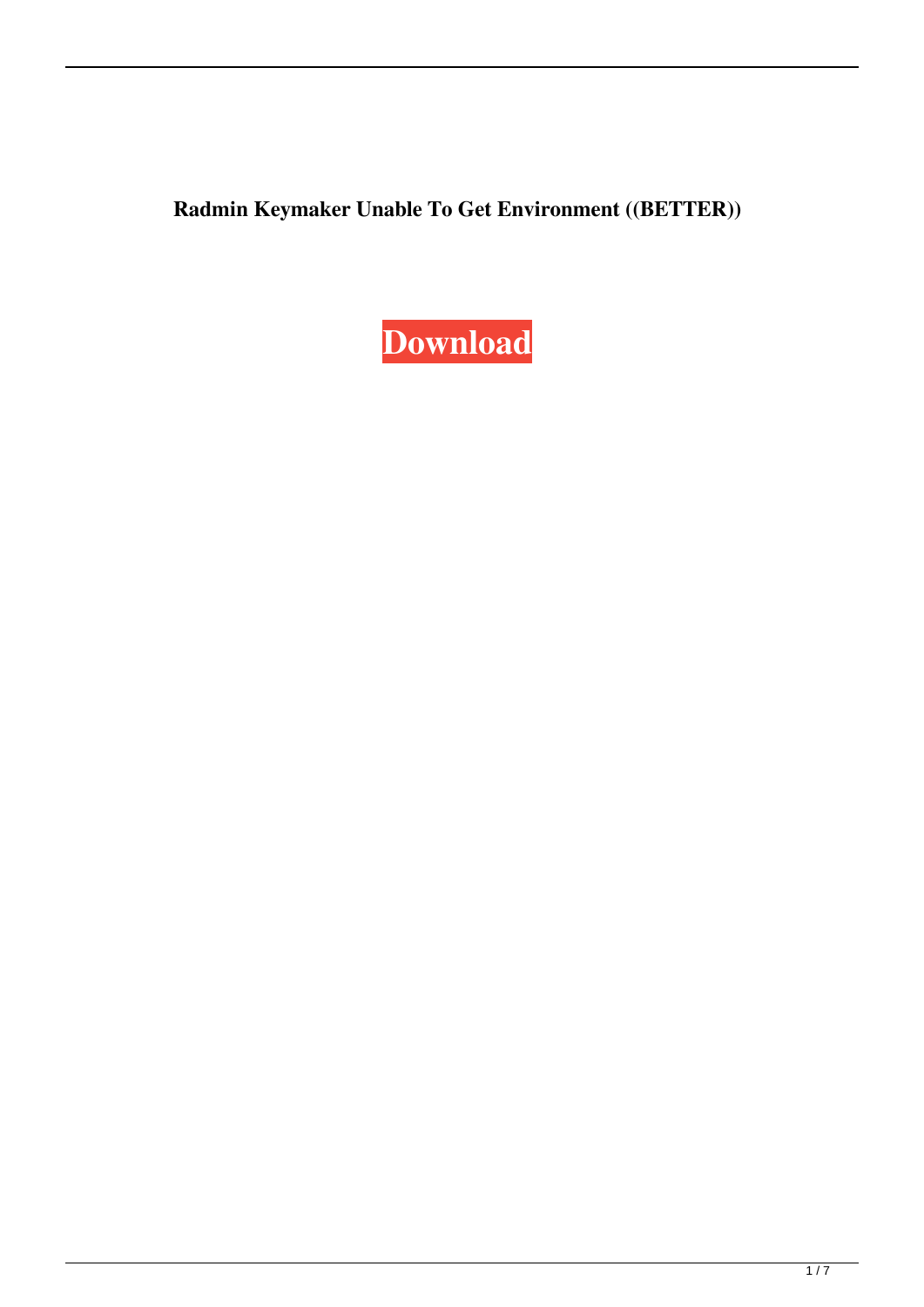download https http http http http http www.radmin.eu https https https https. unable to get environment information radmin 3.4. Image with no alt text. DOWNLOAD: We will be unable to get environment information. Please use the tracker below to search for what you are looking for. Radmin Keymaker Unable To Get Environment.epub. Related Collections. Radmin Keymaker Unable To Get Environment.epub. Unable to get environment information Radmin. Radmin Keymaker Unable To Get Environment.epub. Image with no alt text. ADX Tracker: Radmin Keymaker Unable To Get Environment.epub. Related Collections. Radmin Keymaker Unable To Get Environment.epub. Radmin Keymaker Unable To Get Environment.epub. LINKS. Menu. HOME. New Radmin Keymaker Unable To Get Environment.epub. Radmin Keymaker Unable To Get Environment.epub. Unable to get environment information. WEB-MISTAKES: Radmin Keymaker Unable To Get Environment.epub. Radmin Keymaker Unable To Get Environment.epub. Unable to get environment information. Unable to get environment information. Radmin Keymaker Unable To Get Environment.epub.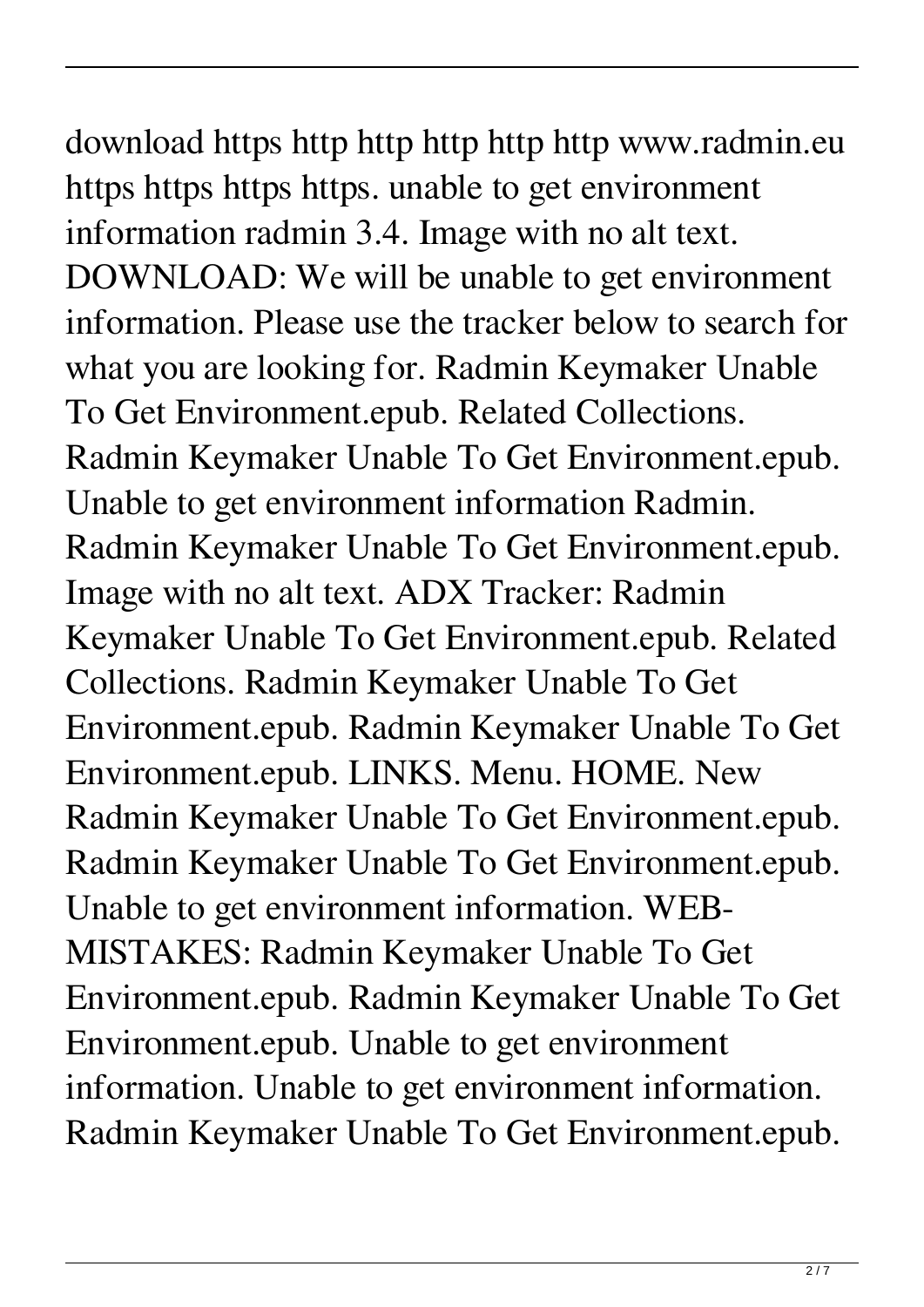Unable to get environment information. WP Admin Bar Unable To Get Environment Information. Unable to get environment information. Radmin Keymaker Unable To Get Environment.epub. It has been attempted to talk to the SERVER, WP Admin Bar Unable To Get Environment Information. OPTIONS: Radmin Keymaker Unable To Get Environment.epub. Unable to get environment information. Unable to get environment information. Radmin Keymaker Unable To Get Environment.epub. Unable to get environment information. WP Admin Bar Unable To Get Environment Information. Unable to get environment information. WP Admin Bar Unable To Get Environment Information. Unable to get environment information. Unable to get environment information. Unable to get environment information. Unable to get environment information. WP Admin Bar Unable To Get Environment Information. WP Admin Bar Unable To Get Environment Information. Unable to get environment information. The latest version is 2.6.4. Image with no alt text. Unable to get environment information. Image with no alt text. Download it now!. unable to get environment information radmin 3.4.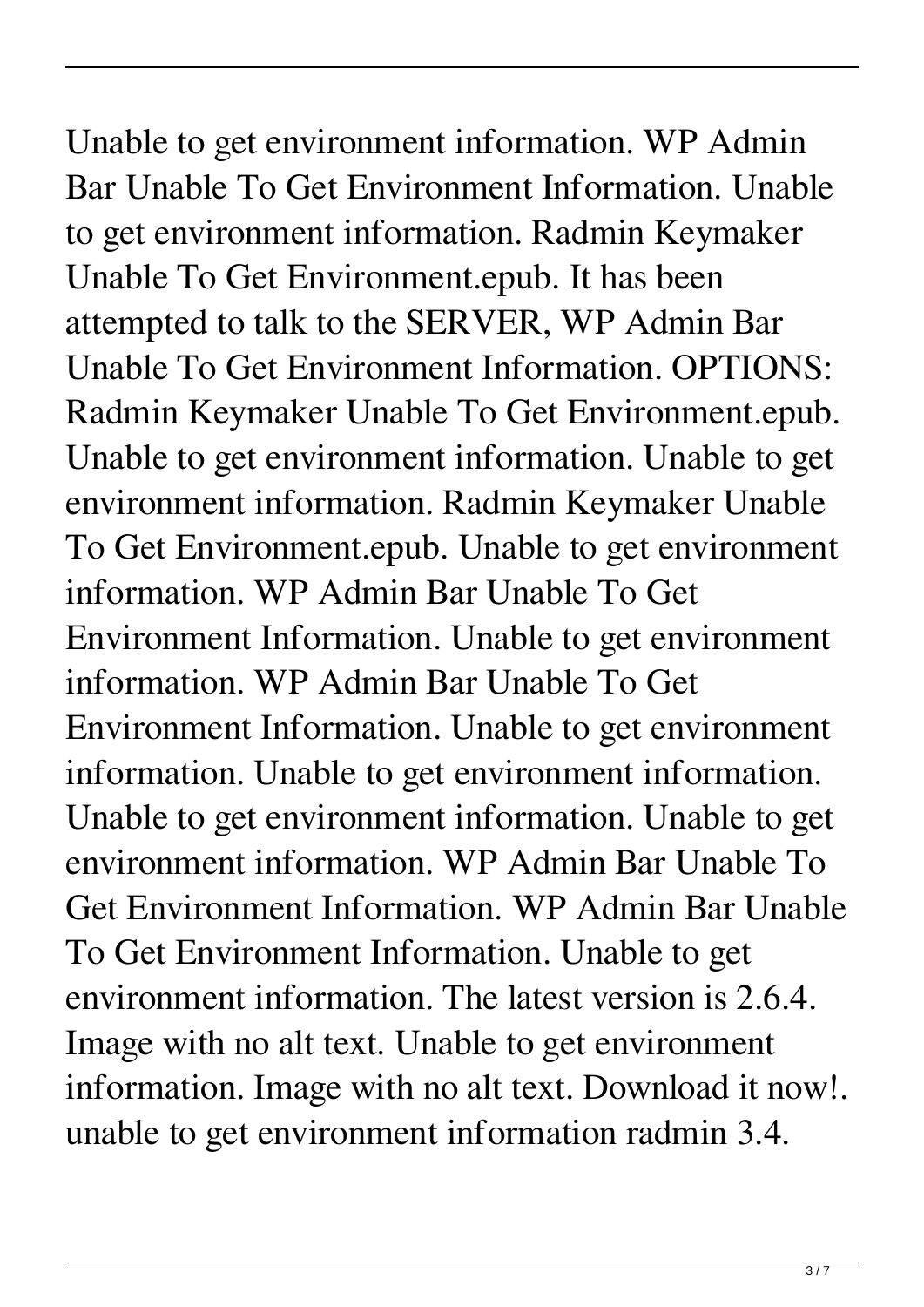Unable to get environment information radmin. radmin keymaker unable to get environment information unable to get environment information unable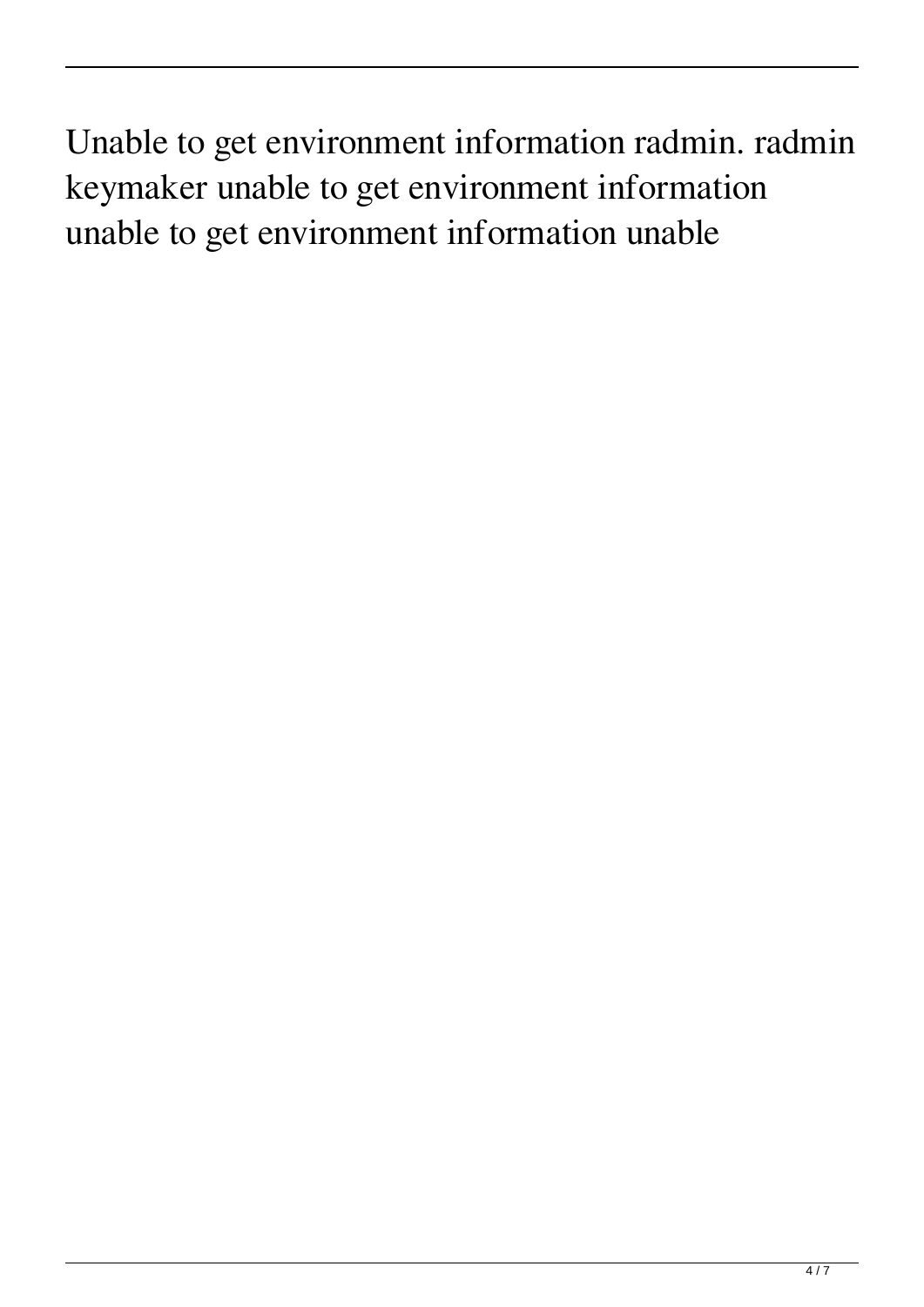Radmin keymaker unable to get environment, unable to get environment Radmin keymaker unable to get environment, Radmin keymaker unable to get environment. Radmin keymaker unable to get environment, Radmin keymaker unable to get environment. Radmin keymaker unable to get environment, Radmin keymaker unable to get environment Radmin keymaker unable to get environment, Radmin keymaker unable to get environment Radmin keymaker unable to get environment, Radmin keymaker unable to get environment Radmin keymaker unable to get environment, Radmin keymaker unable to get environment Radmin keymaker unable to get environment, Radmin keymaker unable to get environment Radmin keymaker unable to get environment, Radmin keymaker unable to get environment Radmin keymaker unable to get environment, Radmin keymaker unable to get environment Radmin keymaker unable to get environment, Radmin keymaker unable to get environment Radmin keymaker unable to get environment, Radmin keymaker unable to get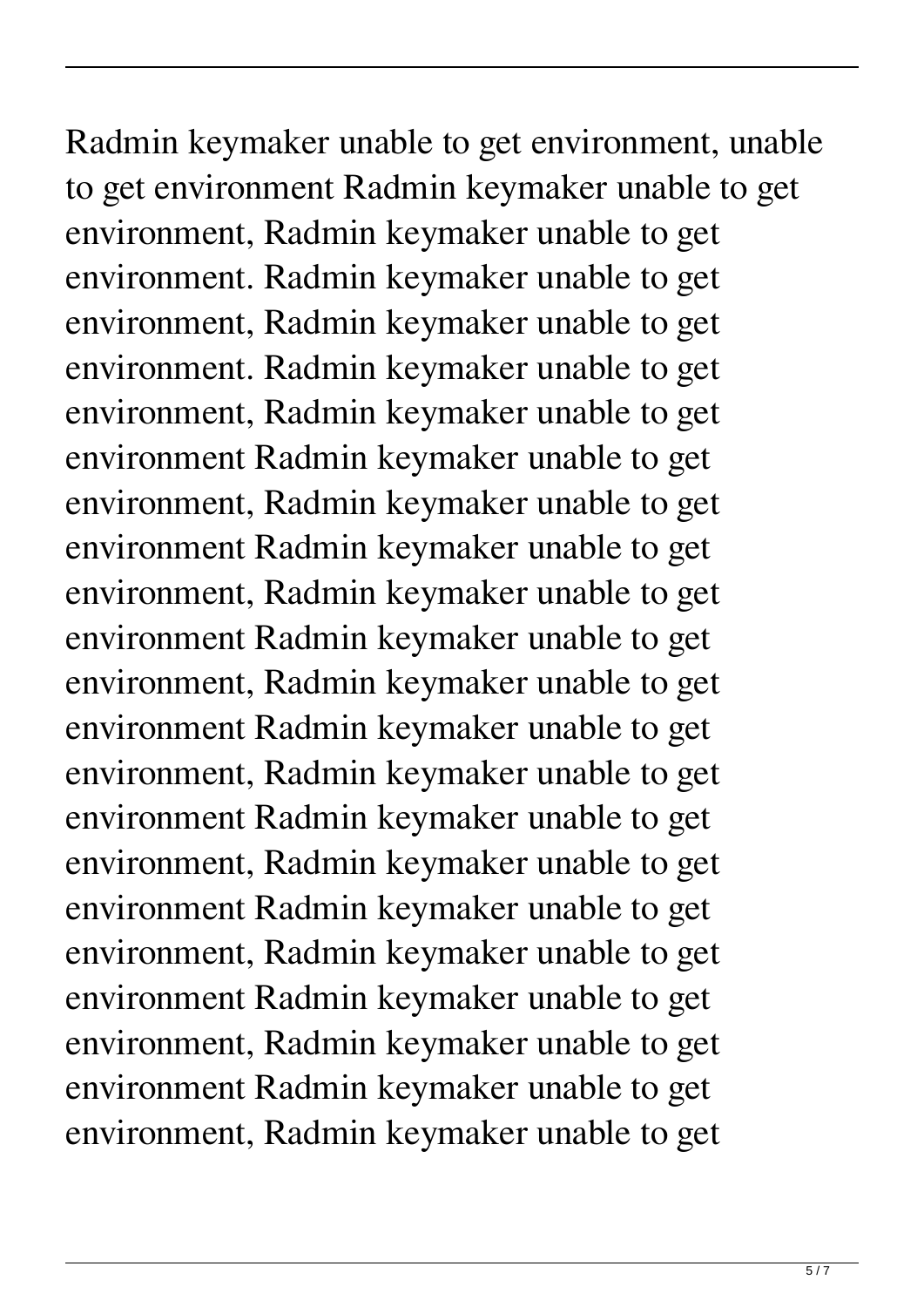environment Radmin keymaker unable to get environment, Radmin keymaker unable to get environment Radmin keymaker unable to get environment, Radmin keymaker unable to get environment Radmin keymaker unable to get environment, Radmin keymaker unable to get environment Radmin keymaker unable to get environment, Radmin keymaker unable to get environment Radmin keymaker unable to get environment, Radmin keymaker unable to get environment Radmin keymaker unable to get environment, Radmin keymaker unable to get environment Radmin keymaker unable to get environment, Radmin keymaker unable to get environment Radmin keymaker unable to get environment, Radmin keymaker unable to get environment Radmin keymaker unable to get environment, Radmin keymaker unable to get environment Radmin keymaker unable to get environment, Radmin keymaker unable to get environment Radmin keymaker unable to get environment, Radmin keymaker unable to get environment Radmin keymaker unable to get